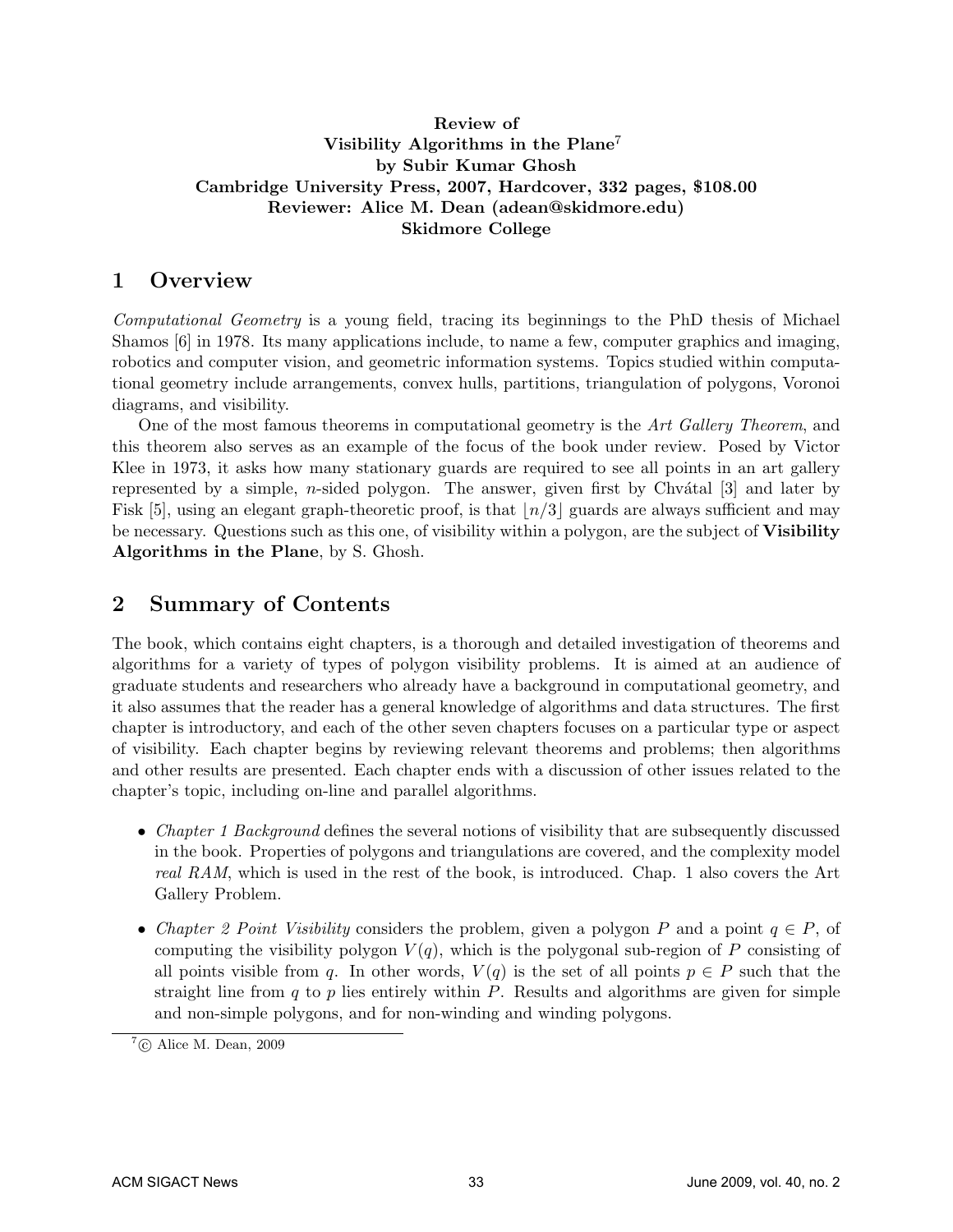- Chapter 3 Weak Visibility and Shortest Paths considers three variations of visibility along an edge  $v_i v_{i+1}$  of a polygon P. P is completely visible from  $v_i v_{i+1}$  if every point  $p \in P$  is visible from every point  $w \in v_i v_{i+1}$ . P is strongly visible from  $v_i v_{i+1}$  if  $v_i v_{i+1}$  contains a point w such that every point  $p \in P$  is visible from w. P is weakly visible from  $v_i v_{i+1}$  if each point  $z \in P$ is visible from at least one point  $w_z \in v_i v_{i+1}$ . Further, the *weak visibility polygon* of P from  $v_i v_{i+1}$  is the set of all points  $z \in P$  such that z is visible to at least one point of  $v_i v_{i+1}$ . Weak visibility polygons are characterized in terms of Euclidean shortest paths between vertices, and algorithms for computing weak visibility polygons are given. Algorithms are also given to compute Euclidean shortest paths between points in P.
- Chapter 4 LR-Visibility and Shortest Paths: P is an LR-visibility polygon if its boundary contains two points s and t such that every point on the clockwise boundary from s to t is visible to at least one point on the counterclockwise boundary from s to t. LR-visibility polygons, which generalize weak visibility polygons, are characterized in terms of Euclidean shortest paths. Algorithms to recognize LR-visibility polygons, and to compute shortest paths within LR-visibility polygons, are presented.
- Chapter 5 Visibility Graphs: The visibility graph of a polygon  $P$  has as its vertices the vertices of  $P$ , with two vertices adjacent if they are visible to each other in  $P$ . Algorithms are given to compute visibility graphs of simple polygons and polygons with holes. Algorithms are also given to compute the *tangent visibility graph* of  $P$ , which contains those edges of the visibility graph that are relevant for computing Euclidean shortest paths.
- Chapter 6 Visibility Graph Theory considers questions complementary to those of Chap. 5, namely, given a graph G, determine whether it is the visibility graph of some polygon, and if so, construct such a polygon. These two questions are called, resp., the graph recognition and graph *reconstruction* problems. These are both unsolved problems, and their complexity is unknown as well, except it is known that the reconstruction problem is in  $PSPACE$  [4]. Necessary conditions for a graph to be a visibility graph are given, and testing algorithms are also given for these conditions. In addition, the chapter gives algorithms for recognizing special classes of visibility graphs.
- Chapter  $\gamma$  Visibility and Link Paths: In contrast to a Euclidean shortest path in a polygon P, a minimum link path minimizes the number of line segments in a piecewise linear path joining two points of  $P$ , and the *link diameter* of  $P$  is the maximum number of links in any minimum link path in  $P$ . Algorithms are given to find minimum link paths between two points of  $P$ , and also to compute the link diameter and related parameters.
- Chapter 8 Visibility and Path Queries: Query problems in computational geometry are problems that require a large number of similar computations within a common polygonal domain. For example, given an arbitrary polygon P with n vertices and a point  $q \in P$ , there is an algorithm to compute the visibility polygon of q in time  $O(n \log n)$  [1]; thus this problem for m points,  $\{q_1, q_2, ..., q_m\} \subseteq P$ , can be solved in time  $O(mn \log n)$ . But with  $O(n^2)$  preprocessing time, the question for m points in P can be answered in time  $O(mn)$  time [2]. This query algorithm is presented, as well as query algorithms for the ray-shooting problem (given  $q \in P$ , find the point on the boundary of  $P$  closest to  $q$ ), Euclidean shortest path, and minimum link path.